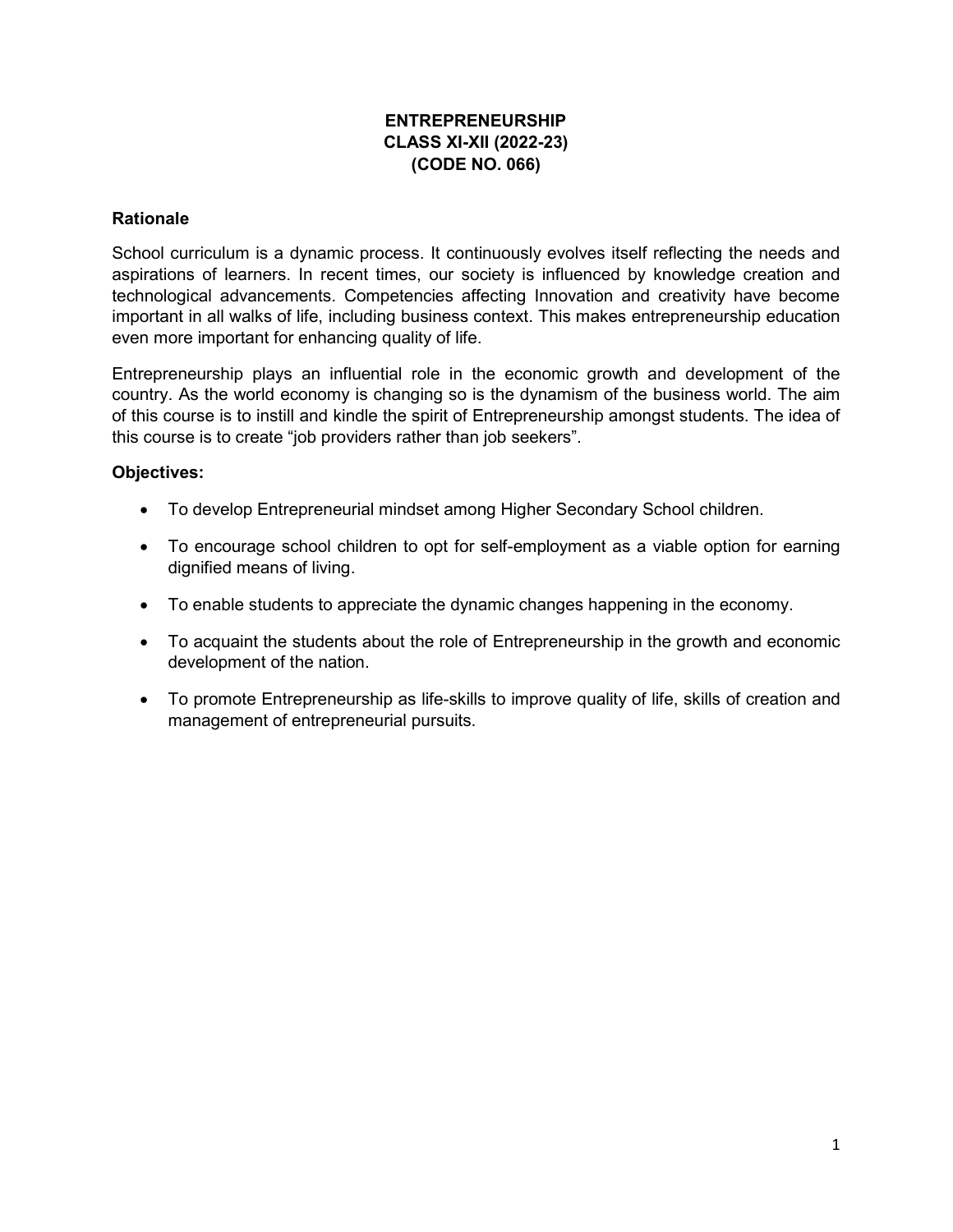# COURSE STRUCTURE CLASS–XI (2022-23)

# Theory Paper

## Time: 3 hours **Maximum marks: 70**

| <b>S. No.</b> | Unit                                                           | No. of<br><b>Periods</b> | <b>Marks</b> |
|---------------|----------------------------------------------------------------|--------------------------|--------------|
| Unit 1        | <b>Entrepreneurship: Concept and Functions</b>                 | 15                       | 15           |
| Unit 2        | An Entrepreneur                                                | 25                       |              |
| Unit 3        | <b>Entrepreneurial Journey</b>                                 | 30                       |              |
| Unit 4        | Entrepreneurship<br>Innovation<br>and<br>as<br>Problem Solving | 30                       | 20           |
| Unit 5        | Understanding the Market                                       | 40                       | 15           |
| Unit 6        | <b>Business Finance and Arithmetic</b>                         | 30                       |              |
| Unit 7        | <b>Resource Mobilization</b>                                   | 30                       | 20           |
|               | <b>PROJECT WORK</b>                                            | 40                       | 30           |
|               | Total                                                          | 240                      | 100          |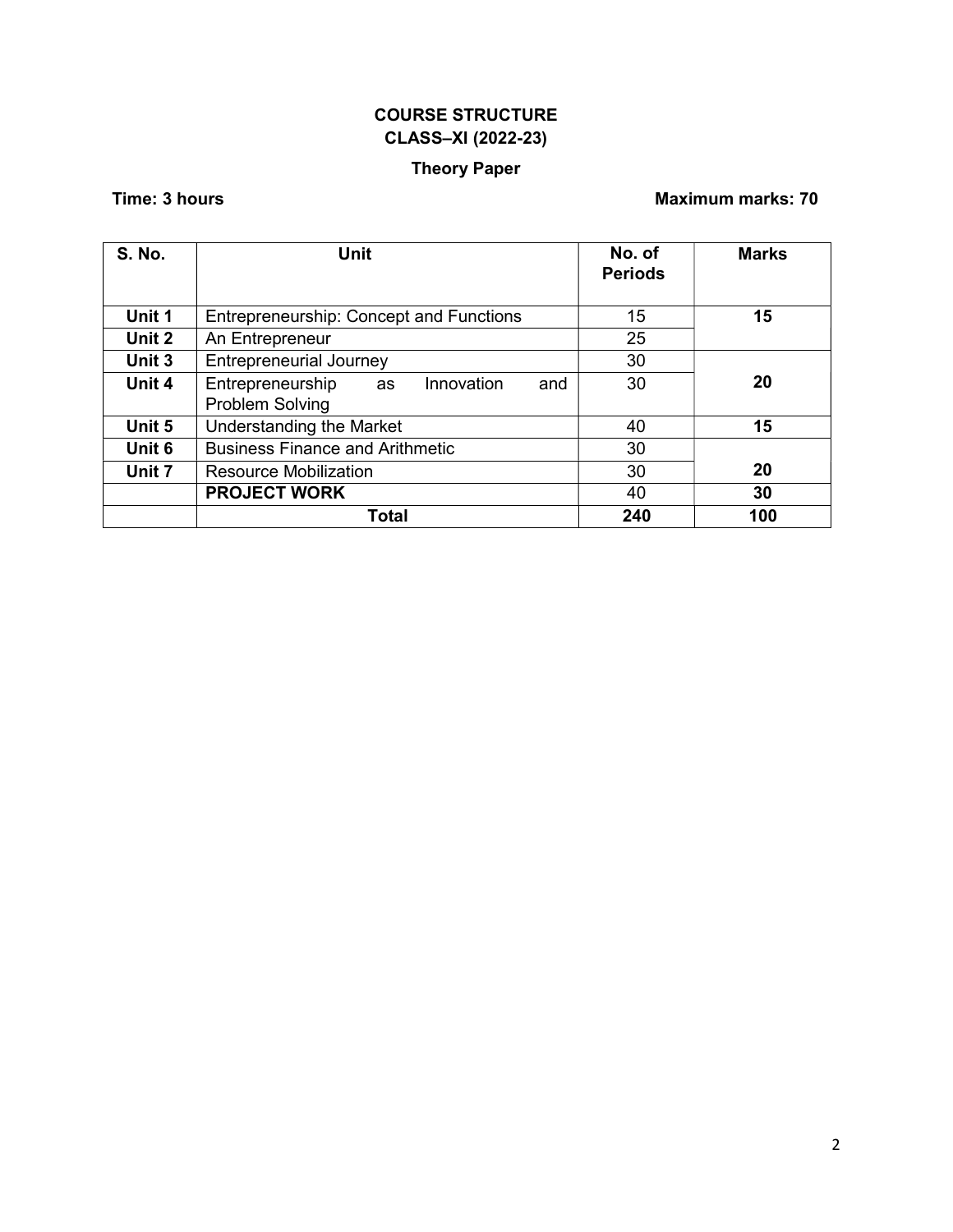| Unit 1: Entrepreneurship: Concept and Functions<br><b>15 Periods</b>                                                                                                                                                                                      |                                                                                                                                                                                                                                                                                                                                                                                                                                                                                          |  |  |  |
|-----------------------------------------------------------------------------------------------------------------------------------------------------------------------------------------------------------------------------------------------------------|------------------------------------------------------------------------------------------------------------------------------------------------------------------------------------------------------------------------------------------------------------------------------------------------------------------------------------------------------------------------------------------------------------------------------------------------------------------------------------------|--|--|--|
| Competencies- Vision, Decision making, Logical, Critical and Analytical Thinking,<br><b>Managing Skills</b>                                                                                                                                               |                                                                                                                                                                                                                                                                                                                                                                                                                                                                                          |  |  |  |
| <b>Contents</b><br><b>Learning Outcomes</b>                                                                                                                                                                                                               |                                                                                                                                                                                                                                                                                                                                                                                                                                                                                          |  |  |  |
| Concept,<br>Entrepreneurship<br><b>Functions and Need</b>                                                                                                                                                                                                 | After going through this unit, the student/<br>learner would be able to:                                                                                                                                                                                                                                                                                                                                                                                                                 |  |  |  |
| Why Entrepreneurship for You<br>$\bullet$<br>Myths about Entrepreneurship<br>$\bullet$<br>Advantage and Limitations of<br>$\bullet$<br>Entrepreneurship<br>Process of Entrepreneurship<br>٠<br>The<br>Indian<br>Entrepreneurship<br>$\bullet$<br>Scenario | of<br>Understand<br>the<br>concept<br>$\bullet$<br>Entrepreneurship<br>functions<br>Explain<br>the<br>of<br>$\bullet$<br>an<br>Entrepreneur<br>for<br>Appreciate<br>the<br>need<br>$\bullet$<br>Entrepreneurship in our economy<br><b>Assess</b><br>how entrepreneurship<br>$\bullet$<br>can<br>help shape one's career<br>State the<br>myths, advantages<br>and<br>$\bullet$<br>limitations of Entrepreneurship<br>Discuss the steps in the process of<br>$\bullet$<br>Entrepreneurship |  |  |  |
|                                                                                                                                                                                                                                                           | <b>Describe</b><br>the<br>of<br>current<br>scenario<br>$\bullet$<br>Entrepreneurial activity in India                                                                                                                                                                                                                                                                                                                                                                                    |  |  |  |
| Unit 2: An Entrepreneur                                                                                                                                                                                                                                   | <b>25 Periods</b>                                                                                                                                                                                                                                                                                                                                                                                                                                                                        |  |  |  |
| Independence                                                                                                                                                                                                                                              | Competencies: Need Achievement, Motivation, Ethics, opportunity seeking, Passion,                                                                                                                                                                                                                                                                                                                                                                                                        |  |  |  |
| <b>Contents</b>                                                                                                                                                                                                                                           | <b>Learning Outcomes</b>                                                                                                                                                                                                                                                                                                                                                                                                                                                                 |  |  |  |
| Why be an Entrepreneur<br><b>Types of Entrepreneurs</b><br>Competencies and characteristics<br>Entrepreneurial Values,<br><b>Attitudes</b><br>and<br>Motivation<br>Intrapreneur: Meaning and Importance                                                   | After going through this unit, the student/<br>learner would be able to:<br>Understand the motivation to become an<br>entrepreneur<br>Differentiate between various types of<br>entrepreneurs<br>Explain<br>the<br>competencies<br>of<br>an<br>$\bullet$<br>Entrepreneur<br>Appreciate the importance of Ethical<br>$\bullet$<br>Entrepreneurship<br>Appreciate the difference between<br>٠<br>Entrepreneur and Intrapreneur                                                             |  |  |  |
|                                                                                                                                                                                                                                                           |                                                                                                                                                                                                                                                                                                                                                                                                                                                                                          |  |  |  |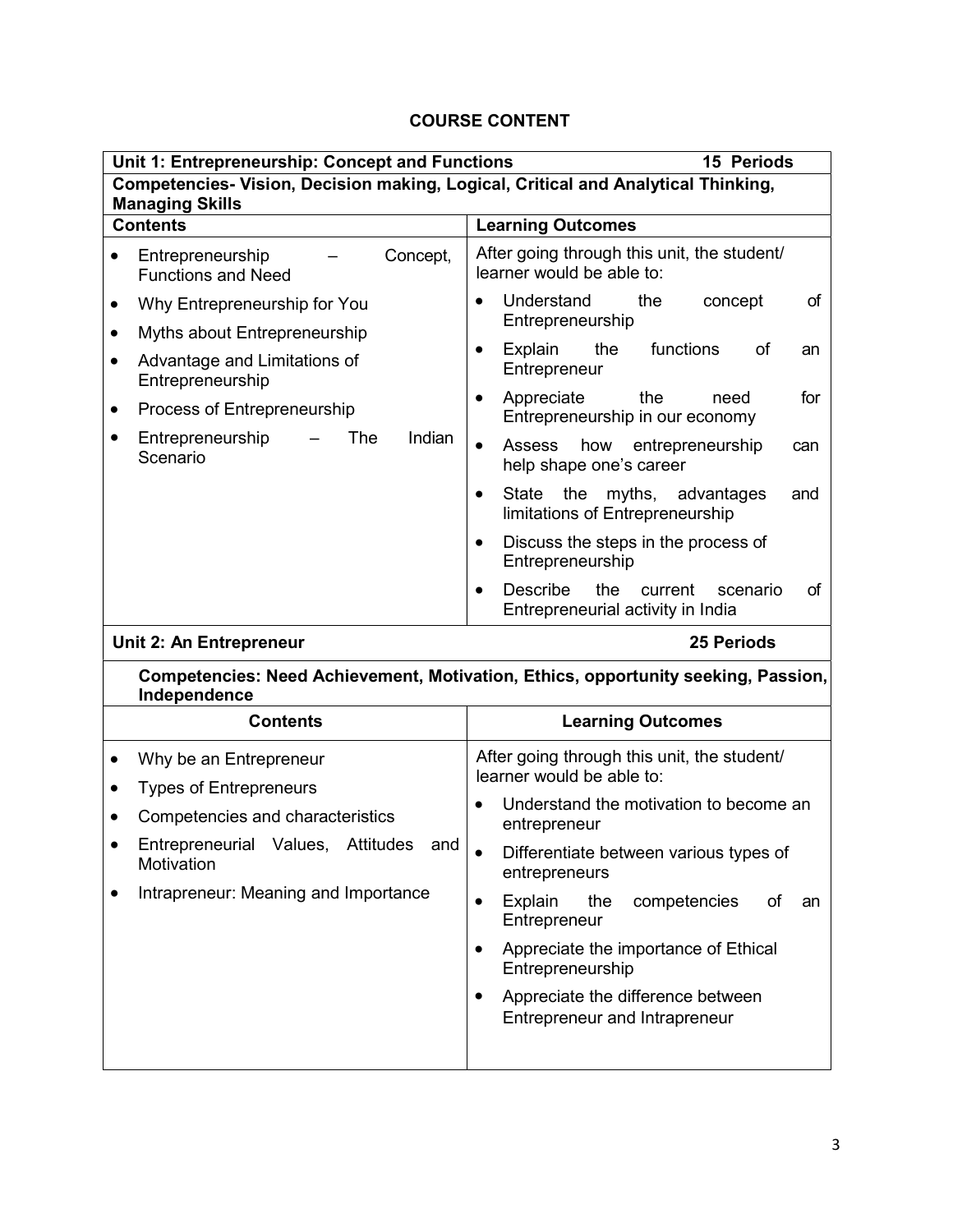| Unit 3: Entrepreneurship Journey<br><b>30 Periods</b>                                                                                  |                                                                                       |  |  |
|----------------------------------------------------------------------------------------------------------------------------------------|---------------------------------------------------------------------------------------|--|--|
| <b>Competencies:</b><br>Scanning the environment; Information seeking; creativity; Innovativeness;<br>divergent thinking; Perseverance |                                                                                       |  |  |
| <b>Contents</b>                                                                                                                        | <b>Learning Outcomes</b>                                                              |  |  |
| Idea generation.<br>$\bullet$<br>$\bullet$                                                                                             | After going through this unit, the student/<br>learner would be able to:              |  |  |
| Feasibility Study and opportunity<br>assessment                                                                                        | Understand ways of idea generation.<br>$\bullet$                                      |  |  |
| Business Plan: meaning, purpose and<br>$\bullet$<br>elements                                                                           | Discuss the concept of types of feasibility<br>$\bullet$<br>study                     |  |  |
| <b>Execution of Business Plan</b>                                                                                                      | Draft a basic business plan<br>$\bullet$                                              |  |  |
|                                                                                                                                        | Understand the reasons for success and<br>$\bullet$<br>failure of business plan       |  |  |
| Unit 4: Entrepreneurship as Innovation and Problem Solving                                                                             | <b>30 Periods</b>                                                                     |  |  |
| Competencies: Risk taking; Determination; Initiative; problem solving ability;<br>Adaptability to changing technologies                |                                                                                       |  |  |
| <b>Contents</b>                                                                                                                        | <b>Learning Outcomes</b>                                                              |  |  |
| Entrepreneurs as problem solvers<br>$\bullet$<br>Innovations<br>Entrepreneurial<br>and<br>$\bullet$                                    | After going through this unit, the student/<br>learner would be able to:              |  |  |
| Ventures - Global and Indian<br>Role of Technology - E-commerce and<br>$\bullet$                                                       | • Understand the role of entrepreneurs as<br>problem solvers                          |  |  |
| Social Media                                                                                                                           | • Appreciate the role of global and Indian<br>innovations in entrepreneurial ventures |  |  |
| Social Entrepreneurship - Concept<br>$\bullet$                                                                                         | • Understand the use of technology and<br>digitization for new businesses.            |  |  |
|                                                                                                                                        | Discuss the concept of social<br>entrepreneurship                                     |  |  |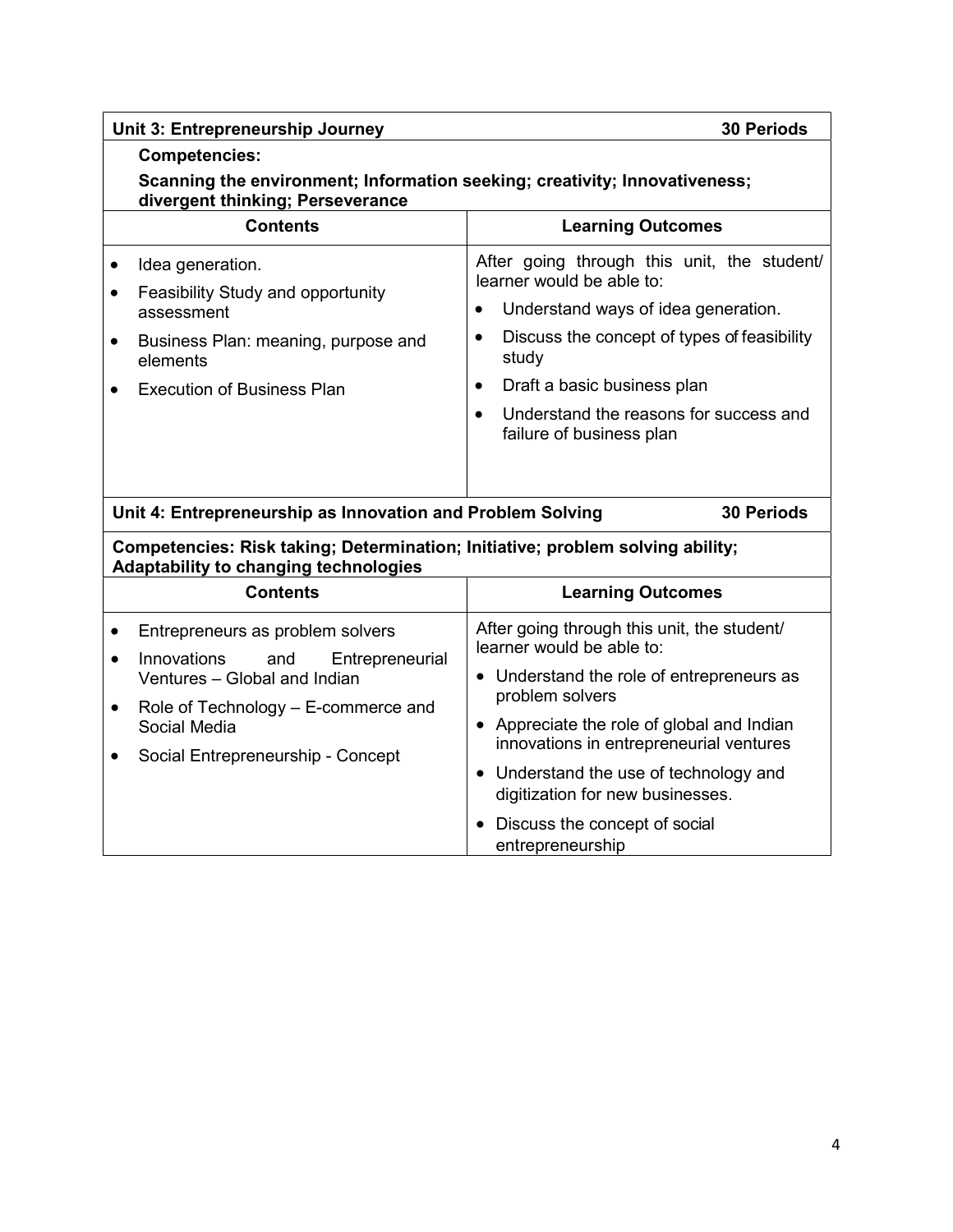| Unit 5: Understanding the Market                                                                                              | <b>40 Periods</b>                                                                     |  |
|-------------------------------------------------------------------------------------------------------------------------------|---------------------------------------------------------------------------------------|--|
| Competencies: Task oriented, Opportunity seeking, resourcefulness, organizational<br>skills, Analytical and logical reasoning |                                                                                       |  |
| <b>Contents</b>                                                                                                               | <b>Learning Outcomes</b>                                                              |  |
| Market: Concept, Types<br>٠<br>Micro and Macro Market Environment                                                             | After going through this unit, the student/<br>learner would be able to:              |  |
| Market<br>Research<br>Concept,<br>$\bullet$                                                                                   | Scan the market environment                                                           |  |
| <b>Importance and Process</b>                                                                                                 | Learn how to conduct market research<br>$\bullet$                                     |  |
| <b>Marketing Mix</b><br>$\bullet$                                                                                             | Understand the elements of marketing<br>$\bullet$<br>mix                              |  |
| Unit 6: Business Finance and Arithmetic<br><b>30 Periods</b>                                                                  |                                                                                       |  |
| Competencies: Arithmetic skills, critical analysis, decision making, self-confidence,<br>problem solving                      |                                                                                       |  |
| <b>Contents</b>                                                                                                               | <b>Learning Outcomes</b>                                                              |  |
| Unit of Sale, Unit Price and Unit Cost - for<br>$\bullet$<br>single product or service                                        | After going through this unit, the student/<br>learner would be able to:              |  |
| Types of Costs - Start up, Variable and<br>$\bullet$<br>Fixed                                                                 | Discuss - Unit Cost, Unit of Sale, Unit<br>$\bullet$<br>Price of a product or service |  |
| Break Even Analysis<br>single<br>- for<br>$\bullet$<br>product or service                                                     | Understand the components of COST<br>Start-up and operational costs                   |  |
|                                                                                                                               | Calculate break even of single product<br>$\bullet$<br>and service                    |  |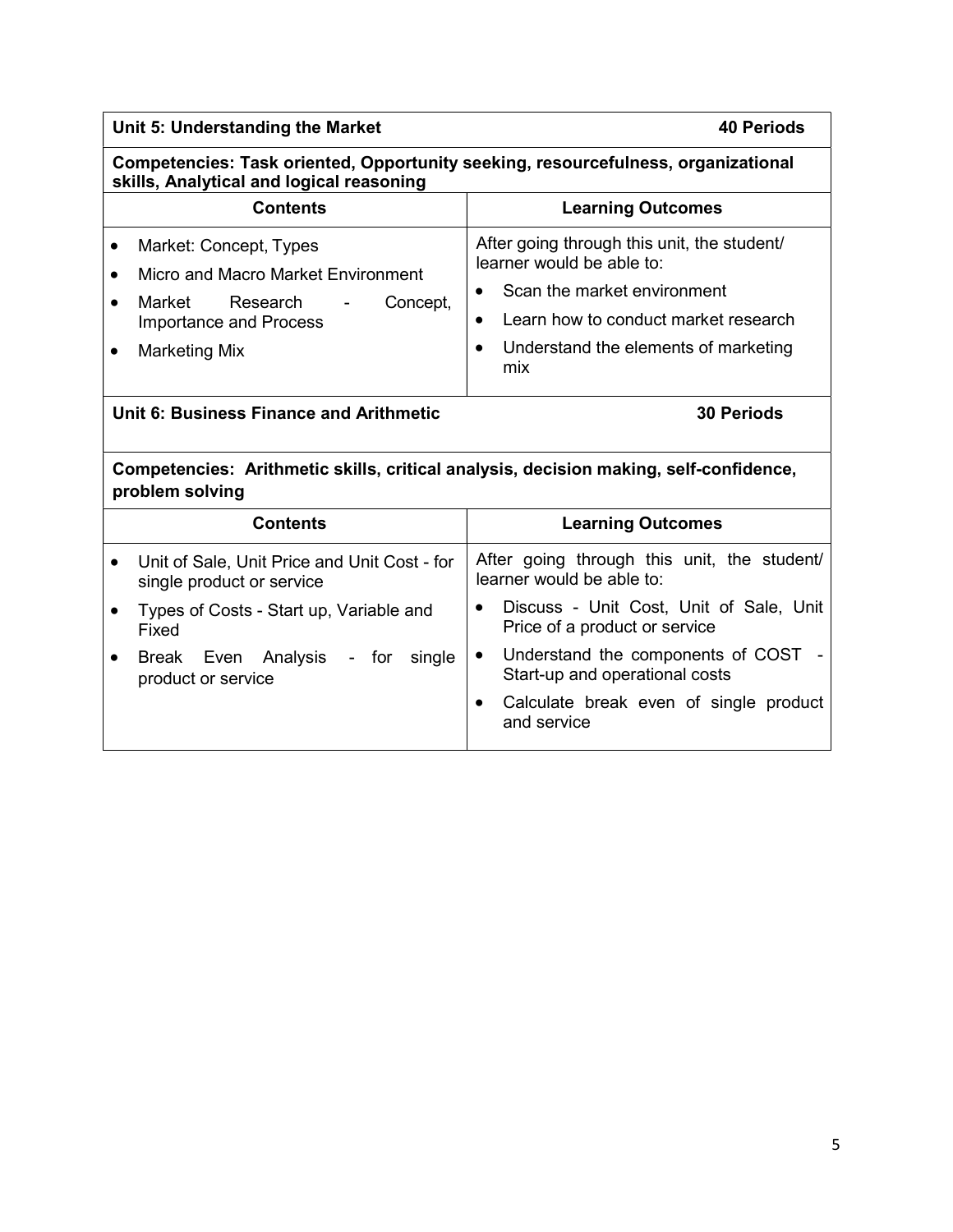#### Unit 7: Resource Mobilization 30 Periods

Competencies: Resourcefulness; Collaboration; Managing Risk; Organizational Skills; Informed Decision Making

| <b>Contents</b> |                                                                                                                                           | <b>Learning Outcomes</b>                                                                                                 |
|-----------------|-------------------------------------------------------------------------------------------------------------------------------------------|--------------------------------------------------------------------------------------------------------------------------|
|                 | Types of Resources - Physical, Human,<br>Financial and Intangible.                                                                        | After going through this unit, the student/<br>learner would be able to:                                                 |
|                 | Selection and utilization of<br>human<br>professionals<br>like<br>resources and<br>Accountants, Lawyers, Auditors, Board<br>Members, etc. | Identify the different types of resource<br>$\bullet$<br>tools - Physical and material, Human,<br>Financial, Intangibles |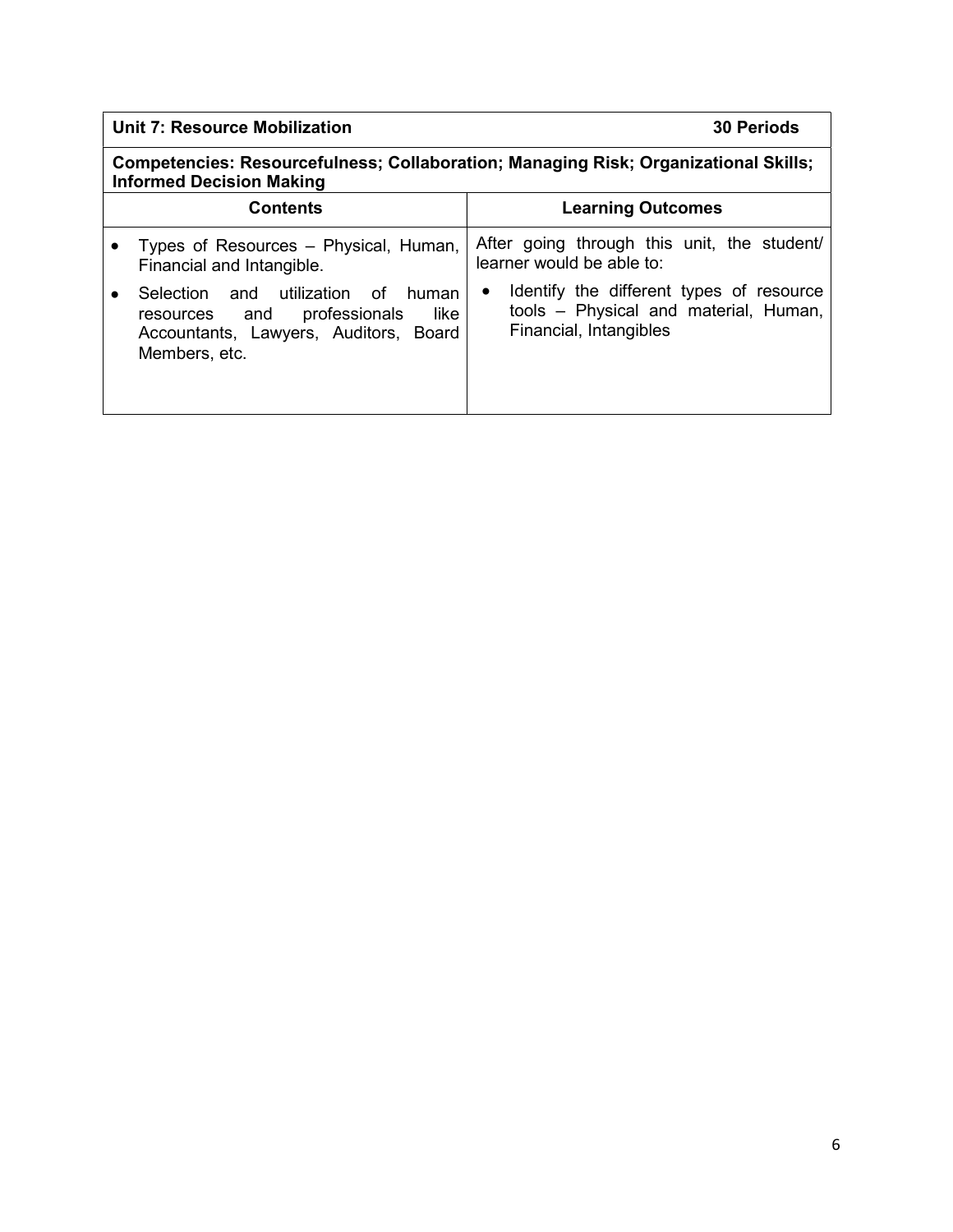#### PROJECT WORK

Students have to do TWO projects in the entire academic session.

Assessment details for the project work:

- o 10 Marks each for 02 Projects
- o 5 Marks for Numerical Assessment
- o 5 marks for Viva Voce

#### TOPICS FOR THE PROJECT:

- 1. Visit of the District Industries Centre and prepare a report of activities and programs undertaken by them
- 2. Conduct a case study of any entrepreneurial venture in your nearby area.
- 3. Field Visit: Visit any business firm near your locality; interact with the owner of the business firm and prepare a field report on parameters like: type of business, scale of business, product/service dealing in, target customer, problems faced and measures to solve the faced challenges.
- 4. Learn to Earn
- 5. Know your State Handicraft and Handlooms as a means of economic activity for the livelihood of people and intellectual property rights attached to them for the promotion of local specific skills.

#### 1. The objectives of the project work:

Objectives of project work are to enable learners to:

- probe deeper into personal enquiry, initiate action and reflect on knowledge and skills, views etc. acquired during the course of class XI-XII.
- analyse and evaluate real world scenarios using theoretical constructs and arguments
- demonstrate the application of critical and creative thinking skills and abilities to produce an independent and extended piece of work
- follow up aspects in which learners have interest
- develop the communication skills to argue logically

#### 2. Role of the teacher:

The teacher plays a critical role in developing thinking skills of the learners. A teacher should:

- help each learner select the topic after detailed discussions and deliberations of the topic;
- play the role of a facilitator to support and monitor the project work of the learner through periodic discussions;
- guide the research work in terms of sources for the relevant data;
- ensure that students must understand the relevance and usage of primary evidence and other sources in their projects and duly acknowledge the same;
- ensure that the students are able to derive a conclusion from the content; cite the limitations faced during the research and give appropriate references used in doing the research work.
- educate learner about plagiarism and the importance of quoting the source of the information to ensure authenticity of research work.
- prepare the learner for the presentation of the project work.
- arrange a presentation of the project file.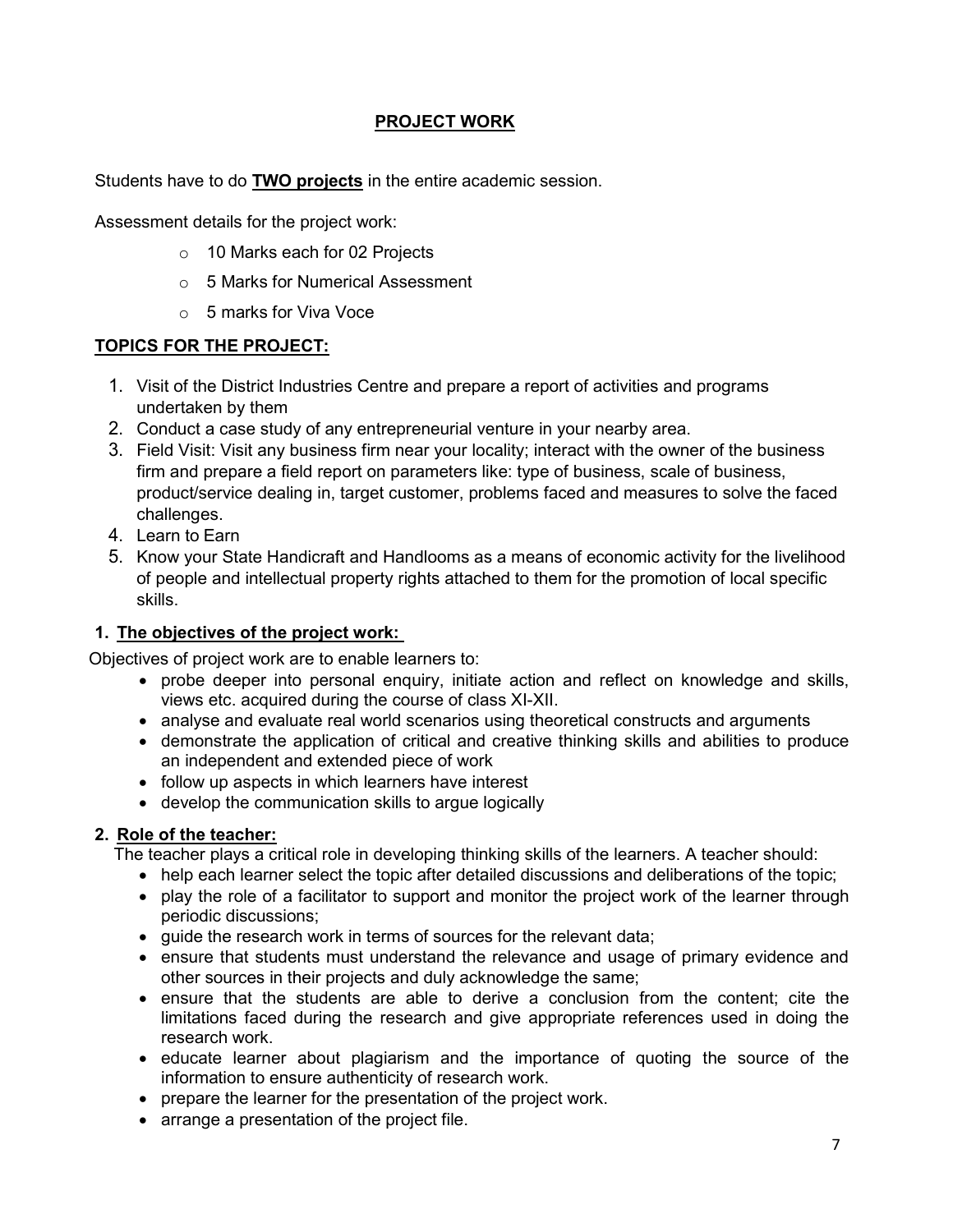#### 3. Steps involved in the conduct of the project:

Students may work upon the following lines as a suggested flow chart: Choose a title/topic

Collection of the research material/data

Organization of material/data

Present material/data

Analysing the material/data for conclusion

Draw the relevant conclusion

Presentation of the Project Work

#### 4. Expected Checklist for the Project Work:

- Introduction of topic/title
- Identifying the product/service/entrepreneur
- Identify the State handicraft
- Various stakeholders and effect on each of them
- Use of different tools for market assessment and it's analysis
- Calculation of various costs involved in the selling process
- Validity, reliability, appropriateness and relevance of data used for research work and for presentation in the project file
- Presentation and writing that is succinct and coherent in project file
- Citation of the materials referred to, in the file in footnotes, resources section, bibliography etc.

#### 5. Viva-Voce

- At the end of the academic session, each learner will present the research work in the Project File to the Internal examiner.
- The questions should be asked from the Research Work/ Project File of the learner.
- The Internal Examiner should ensure that the study submitted by the learner is his/her own original work.
- In case of any doubt, authenticity should be checked and verified.

#### Note: Students need to complete two projects. Guidelines for project are given in the CBSE Textbook.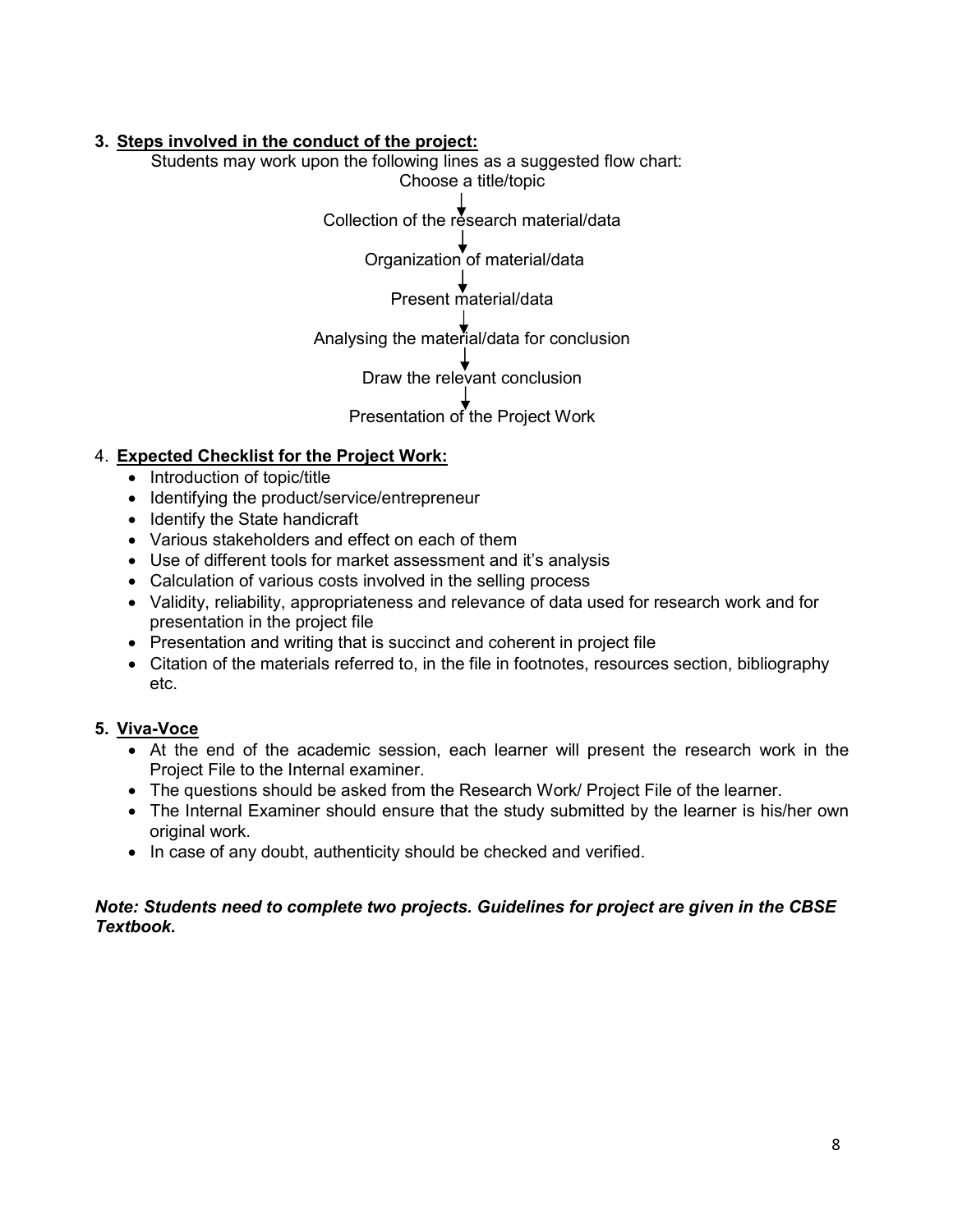## ENTREPRENEURSHIP (Code no. 066) QUESTION PAPER DESIGN CLASS XI (2022-23)

| S.No. | Competencies                                                                                                                                                                                                                                                                                                                                                                                                                                                           | <b>Total Marks</b> | % Weightage |
|-------|------------------------------------------------------------------------------------------------------------------------------------------------------------------------------------------------------------------------------------------------------------------------------------------------------------------------------------------------------------------------------------------------------------------------------------------------------------------------|--------------------|-------------|
|       |                                                                                                                                                                                                                                                                                                                                                                                                                                                                        |                    |             |
|       |                                                                                                                                                                                                                                                                                                                                                                                                                                                                        |                    |             |
| 1.    | <b>Remembering:</b> Exhibit memory of previously learned<br>material by recalling facts, listing elements, terms and<br>basic concepts                                                                                                                                                                                                                                                                                                                                 | 20                 | 28.5%       |
|       | <b>Understanding:</b> Demonstrate understanding of facts and<br>ideas by organizing, comparing, translating, interpreting,<br>giving descriptions, and stating main ideas                                                                                                                                                                                                                                                                                              |                    |             |
| 2.    | Applying: Solve problems to new situations by applying<br>acquired knowledge, facts, techniques and rules in<br>different ways.                                                                                                                                                                                                                                                                                                                                        | 30                 | 43%         |
| 3.    | <b>Analysing and Evaluating:</b> Examine and break<br>information into parts by identifying motives or causes.<br>Make inferences and find evidence to support<br>generalizations, integrated learning; Present and defend<br>opinions by making judgments about information,<br>validity of ideas, or quality of work based on a set of<br>criteria.<br><b>Creating:</b> Compile information together in a different<br>way by combining elements in a new pattern or | 20                 | 28.5%       |
|       | proposing alternative solutions                                                                                                                                                                                                                                                                                                                                                                                                                                        |                    |             |
|       | <b>TOTAL</b>                                                                                                                                                                                                                                                                                                                                                                                                                                                           | 70                 | 100%        |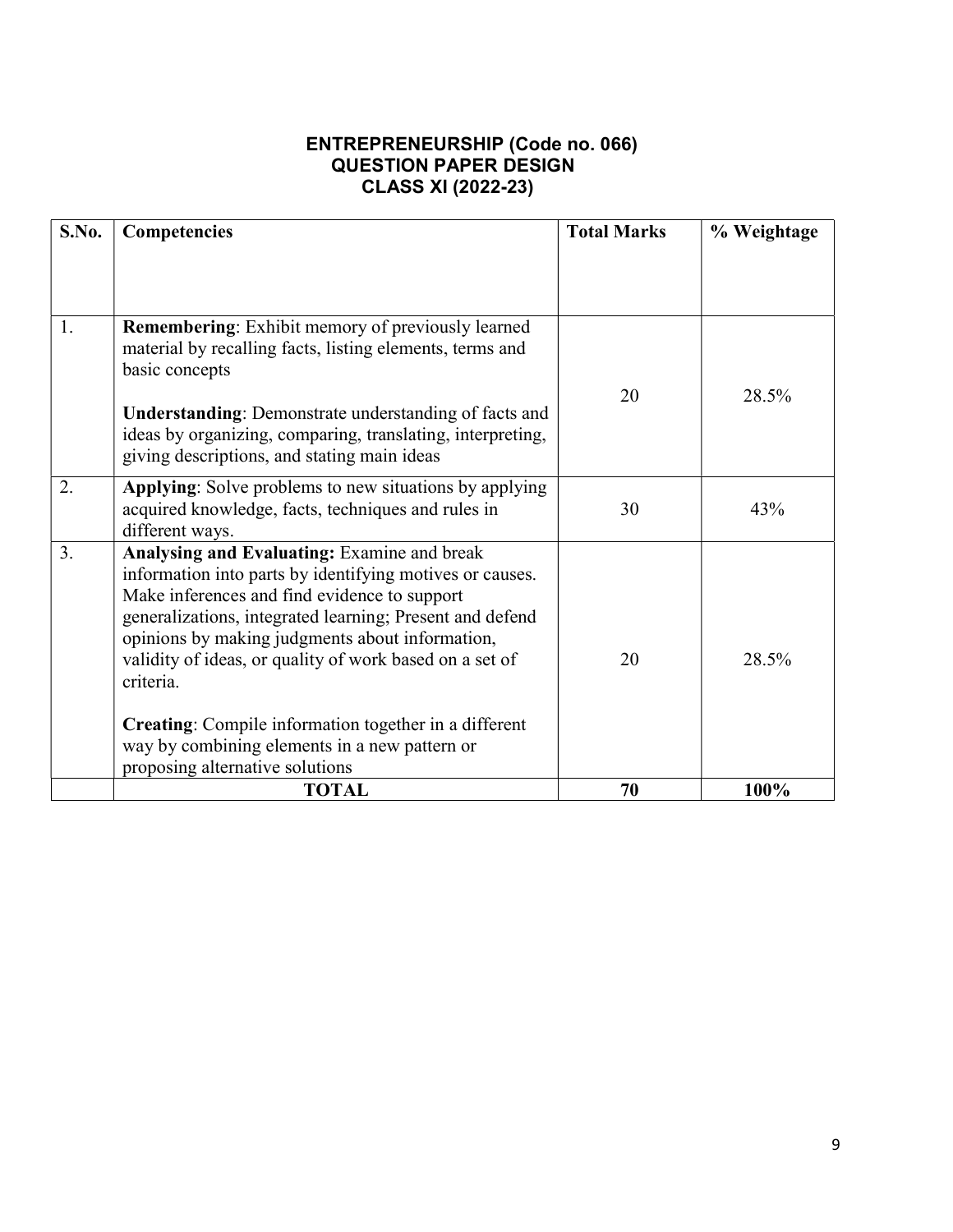# COURSE STRUCTURE CLASS XII (2022-23)

## Theory Paper

| Time: 3 hours |                                     | <b>Maximum marks: 70</b> |              |
|---------------|-------------------------------------|--------------------------|--------------|
| S.No.         | <b>Unit</b>                         | No. of<br><b>Periods</b> | <b>Marks</b> |
| Unit 1        | <b>Entrepreneurial Opportunity</b>  | 40                       | 30           |
| Unit 2        | <b>Entrepreneurial Planning</b>     | 40                       |              |
| Unit 3        | <b>Enterprise Marketing</b>         | 40                       | 20           |
| Unit 4        | <b>Enterprise Growth Strategies</b> | 20                       |              |
| Unit 5        | <b>Business Arithmetic</b>          | 40                       | 20           |
| Unit 6        | <b>Resource Mobilization</b>        | 20                       |              |
|               | <b>Total</b>                        | 200                      | 70           |
|               | <b>Project Work</b>                 | 40                       | 30           |
|               | Total                               | 240                      | 100          |

# COURSE CONTENT

| Unit 1: Entrepreneurial Opportunity<br><b>40 Periods</b>                                                                                                                         |                                                                                                                                                                                                                                                                                            |  |
|----------------------------------------------------------------------------------------------------------------------------------------------------------------------------------|--------------------------------------------------------------------------------------------------------------------------------------------------------------------------------------------------------------------------------------------------------------------------------------------|--|
| <b>Competencies: Scanning the environment; Analytical and logical</b><br>thinking; Innovation and creativity; Decision making; self-<br>confidence.                              |                                                                                                                                                                                                                                                                                            |  |
| <b>Contents</b>                                                                                                                                                                  | <b>Learning Outcomes</b>                                                                                                                                                                                                                                                                   |  |
| <b>Sensing Entrepreneurial</b><br>Opportunities                                                                                                                                  | After going through this unit, the student/<br>learner would be able to:                                                                                                                                                                                                                   |  |
| <b>Environment Scanning</b><br>$\bullet$<br>Problem Identification<br>Idea fields<br><b>Spotting Trends</b><br>Creativity and Innovation<br>٠<br>Selecting the Right Opportunity | Comprehend the concept and elements of<br>business opportunity<br>Discuss the process of sensing<br>opportunities<br>Understand the need to scan the<br>environment<br>affecting<br>Enlist the various<br>forces<br>$\bullet$<br>business environment<br>Identify the different idea field |  |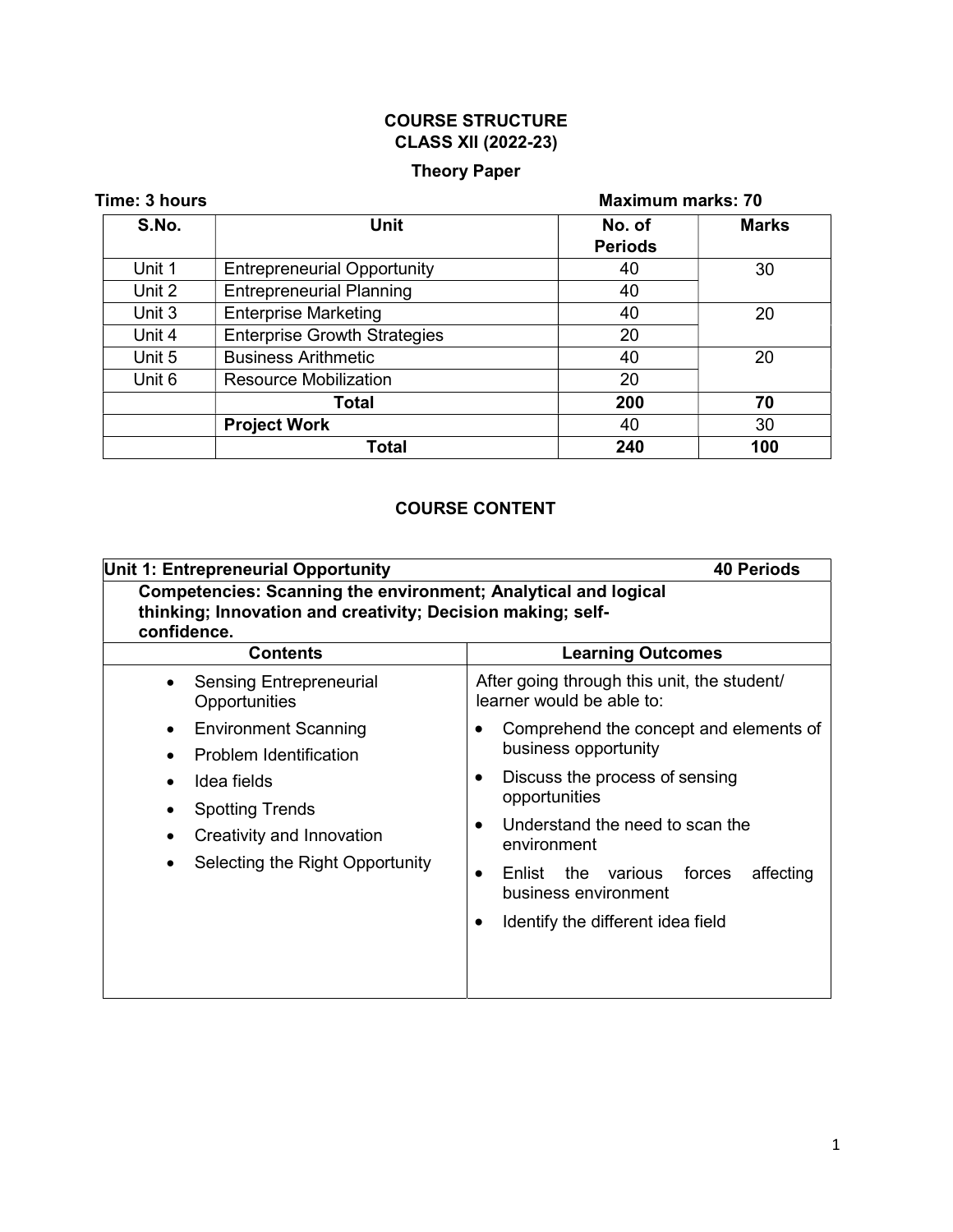| Understand the concept of opportunity and<br>$\bullet$<br>market assessment |
|-----------------------------------------------------------------------------|
| Appreciate the ways in which trends can be<br>spotted                       |
| Understand the process of creativity and<br>innovation                      |
| Transform ideas into business opportunities<br>$\bullet$                    |

# Unit 2: Entrepreneurial Planning and the contract of the 40 Periods of the 40 Periods

#### Competencies: Analytical and critical thinking; personal responsibility; determination; Resourceful; collaboration

| <b>Contents</b>                                                                                                                                                                                        | <b>Learning Outcomes</b>                                                                                                                                                                                                                                                                                                                                                                                                                                                                                                                                                                                                                    |  |  |
|--------------------------------------------------------------------------------------------------------------------------------------------------------------------------------------------------------|---------------------------------------------------------------------------------------------------------------------------------------------------------------------------------------------------------------------------------------------------------------------------------------------------------------------------------------------------------------------------------------------------------------------------------------------------------------------------------------------------------------------------------------------------------------------------------------------------------------------------------------------|--|--|
| Forms of business organization-Sole<br>$\bullet$<br>proprietorship, Partnership, Company                                                                                                               | After going through this unit, the student/ learner<br>would be able to:                                                                                                                                                                                                                                                                                                                                                                                                                                                                                                                                                                    |  |  |
| Business Plan: concept, format.<br>$\bullet$<br>Components:<br>$\bullet$<br>Organisational plan;<br>Operational plan;<br>Production plan;<br>Financial plan;<br>Marketing plan;<br>Human Resource plan | Recall the meaning of the various forms of<br>$\bullet$<br>business organization<br>Understand the characteristics of the various<br>$\bullet$<br>forms of business organization<br>Understand the difference between a Public and<br>$\bullet$<br><b>Private Company</b><br>Appreciate the reasons for a private company<br>$\bullet$<br>being more desirable<br>Appreciate the concept and importance of a<br>$\bullet$<br><b>Business Plan</b><br>Describe the various components of Business<br>٠<br>plan<br>Differentiate among the various components of<br>$\bullet$<br><b>Business plan</b><br>Develop a Business Plan<br>$\bullet$ |  |  |
| <b>Unit 3: Enterprise Marketing</b>                                                                                                                                                                    | 40 Periods                                                                                                                                                                                                                                                                                                                                                                                                                                                                                                                                                                                                                                  |  |  |
| Competencies: Persistence, Negotiation, Collaboration, Ethical behavior, team spirit;                                                                                                                  |                                                                                                                                                                                                                                                                                                                                                                                                                                                                                                                                                                                                                                             |  |  |
| <b>Contents</b>                                                                                                                                                                                        | <b>Learning Outcomes</b>                                                                                                                                                                                                                                                                                                                                                                                                                                                                                                                                                                                                                    |  |  |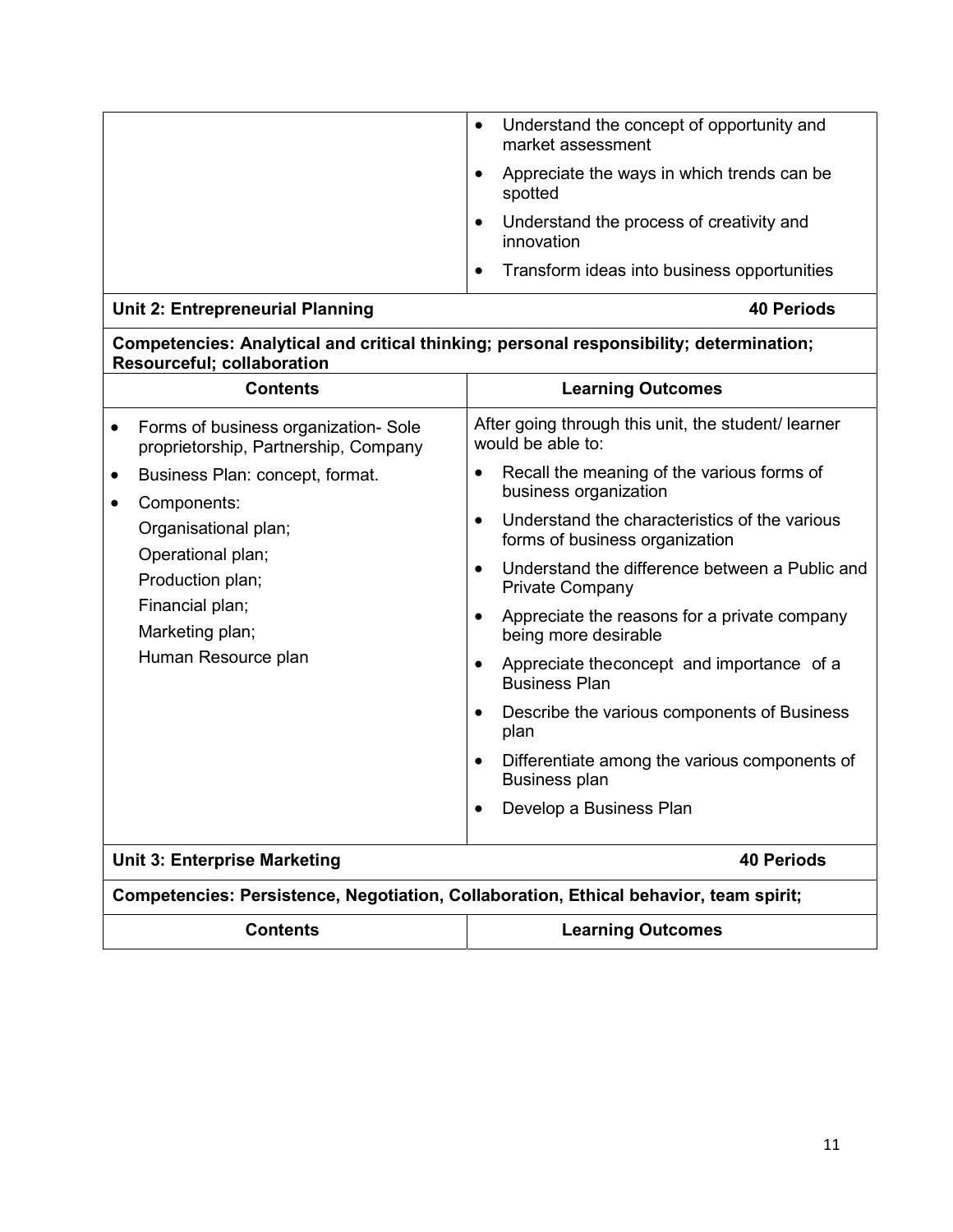| $\bullet$ | Marketing and Sales Strategy<br>Branding, Logo, Tagline | After going through this unit, the student/ learner<br>would be able to: |                                                                                  |
|-----------|---------------------------------------------------------|--------------------------------------------------------------------------|----------------------------------------------------------------------------------|
| $\bullet$ | <b>Promotion Strategy</b>                               |                                                                          | Discuss the various marketing strategies used in<br>a business                   |
|           |                                                         | $\bullet$                                                                | Explain Marketing Mix.                                                           |
|           |                                                         | $\bullet$                                                                | Understand the concept of Branding, Packaging<br>and Labeling                    |
|           |                                                         | $\bullet$                                                                | Describe the various methods of Pricing                                          |
|           |                                                         | $\bullet$                                                                | Discuss the various factors affecting<br>the<br>channels of distribution         |
|           |                                                         | $\bullet$                                                                | Understand the concept and types of sales<br>strategy                            |
|           |                                                         | $\bullet$                                                                | Discuss different tools of promotion                                             |
|           |                                                         | Appreciate the objectives and different modes of<br>Advertising          |                                                                                  |
|           |                                                         | $\bullet$                                                                | Understand the concept of personal selling,<br>sales promotion, public relations |
|           |                                                         | $\bullet$                                                                | Discuss the various techniques of sales<br>promotion                             |

# Unit 4: Enterprise Growth Strategies 20 Periods

Competencies: Need for achievement, Initiative, Analytical thinking, risk vs reward, collaboration, synergy, leadership,

|                                                                                               | Contents                                                                                                                                                | <b>Learning Outcomes</b>                                                                                                                                    |  |  |  |  |
|-----------------------------------------------------------------------------------------------|---------------------------------------------------------------------------------------------------------------------------------------------------------|-------------------------------------------------------------------------------------------------------------------------------------------------------------|--|--|--|--|
| $\bullet$                                                                                     | Franchising: Concept and types<br>Franchising: Advantages and limitations to<br>franchisor and franchisee.<br>Mergers and Acquisition: Concept, reasons | After going through this unit, the student/ learner<br>would be able to:<br>Understand the concept of growth &<br>$\bullet$<br>development of an enterprise |  |  |  |  |
|                                                                                               | and types.<br>Reasons for mergers and acquisitions                                                                                                      | Discuss the concept, types, advantages and<br>$\bullet$<br>limitations of franchising<br>Appreciate growth of business through mergers<br>and acquisitions  |  |  |  |  |
|                                                                                               |                                                                                                                                                         | Discuss the different types of mergers and<br>$\bullet$<br>acquisitions<br>Discuss the reasons for mergers and acquisitions<br>$\bullet$                    |  |  |  |  |
| <b>Unit 5: Business Arithmetic</b><br><b>40 Periods</b>                                       |                                                                                                                                                         |                                                                                                                                                             |  |  |  |  |
| Competencies: Arithmetic skills, critical analysis, decision making, self-confidence, problem |                                                                                                                                                         |                                                                                                                                                             |  |  |  |  |

Competencies: Arithmetic skills, critical analysis, decision making, self-confidence, problem solving.

| <b>Contents</b> | <b>Learning Outcomes</b> |
|-----------------|--------------------------|
|-----------------|--------------------------|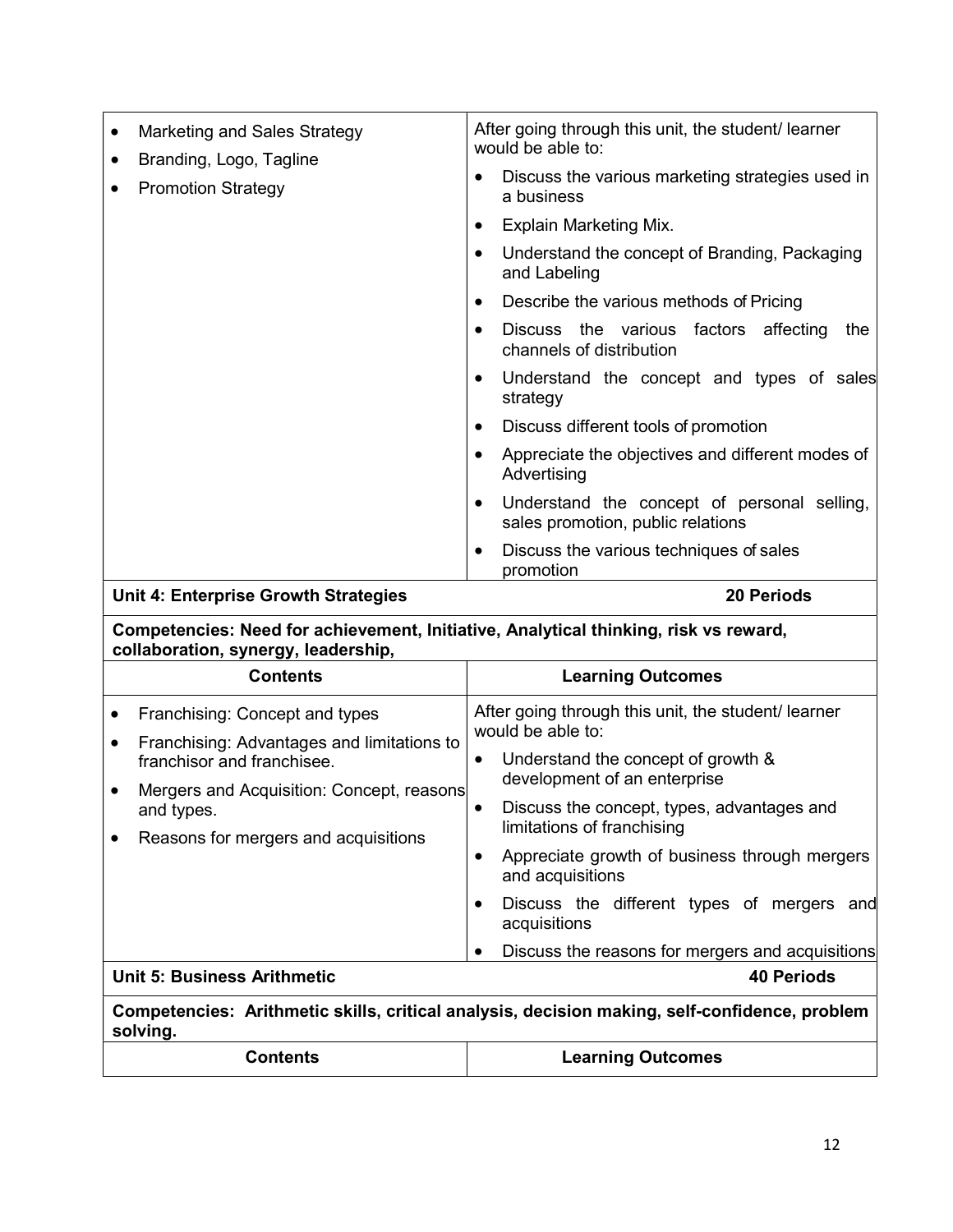| Unit of Sale, Unit Cost for multiple<br>products or services                           | After going through this unit, the student/ learner<br>would be able to:                            |  |  |  |  |  |
|----------------------------------------------------------------------------------------|-----------------------------------------------------------------------------------------------------|--|--|--|--|--|
| multiple<br>Break even Analysis<br>for<br>$\bullet$<br>products or services            | Understand the concept of Unit Cost and Unit<br>$\bullet$<br>Price                                  |  |  |  |  |  |
| <b>Computation of Working Capital</b><br><b>Inventory Control and EOQ</b><br>$\bullet$ | Calculate Break-even point for Multiple products<br>and services.                                   |  |  |  |  |  |
| (ROI)<br>Investment<br>Return<br>and<br>on<br>$\bullet$                                | Understand the concept of Inventory Control<br>$\bullet$                                            |  |  |  |  |  |
| Return on Equity (ROE)                                                                 | Compute the working capital of a business.<br>$\bullet$                                             |  |  |  |  |  |
|                                                                                        | Calculate Return on Investment; Return on<br>$\bullet$<br><b>Equity and Economic Order Quantity</b> |  |  |  |  |  |
| <b>Unit 6: Resource Mobilization</b>                                                   | <b>20 Periods</b>                                                                                   |  |  |  |  |  |
| Competencies: Risk taking, Communication, Persuasion, Networking, Ethical behavior     |                                                                                                     |  |  |  |  |  |
| <b>Contents</b>                                                                        | <b>Learning Outcomes</b>                                                                            |  |  |  |  |  |
|                                                                                        |                                                                                                     |  |  |  |  |  |
| Capital Market: Concept                                                                | After going through this unit, the student/ learner<br>would be able to:                            |  |  |  |  |  |
| Primary market: Concept, methods of<br>issue                                           | Understand the need of finance in Business                                                          |  |  |  |  |  |

Venture Capital: Features, funding.

 Understand the ways of raising funds in primary market

 Appreciate the Angel Investors and Venture Capitalists as a source of business finance.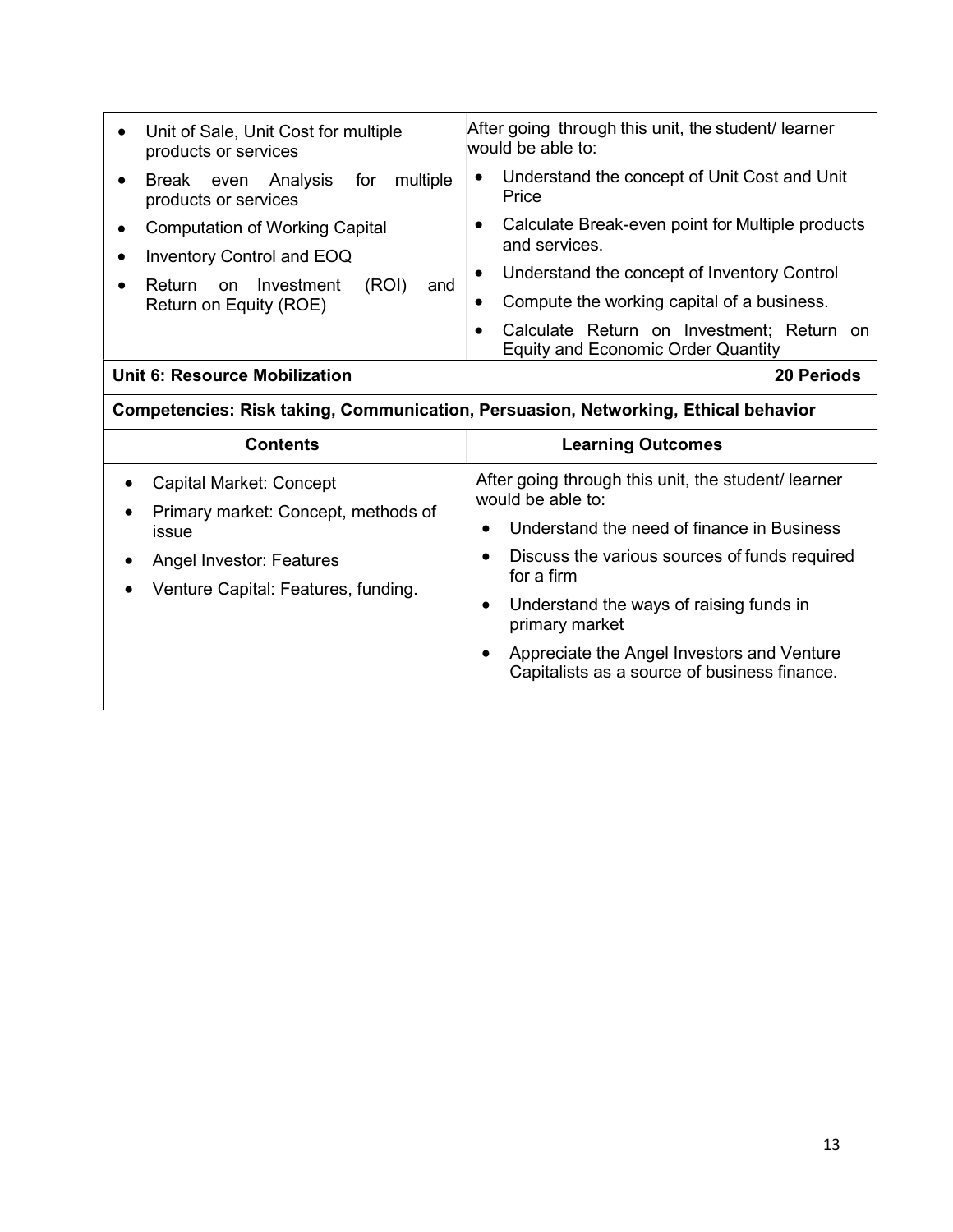#### PROJECT WORK

Students have to do **TWO projects** in the entire academic session.

TOPICS FOR THE PROJECT:

- 1. Business Plan
- 2. Market Survey
- 10 Marks each for 02 Projects
- 5 Marks for Numerical Assessment
- 5 Marks for Viva

#### Note: Students need to complete both the projects. Guidelines for both projects are given in the CBSE Textbook.

#### 1.The objectives of the project work:

Objectives of project work are to enable learners to:

- probe deeper into personal enquiry, initiate action and reflect on knowledge and skills, views etc. acquired during the course of class XI-XII.
- analyse and evaluate real world scenarios using theoretical constructs and arguments
- demonstrate the application of critical and creative thinking skills and abilities to produce an independent and extended piece of work
- follow up aspects in which learners have interest
- develop the communication skills to argue logically

#### 2. Role of the teacher:

The teacher plays a critical role in developing thinking skills of the learners. A teacher should:

- help each learner select the topic after detailed discussions and deliberations of the topic;
- play the role of a facilitator to support and monitor the project work of the learner through periodic discussions;
- guide the research work in terms of sources for the relevant data;
- ensure that students must understand the relevance and usage of primary evidence and other sources in their projects and duly acknowledge the same;
- ensure that the students are able to derive a conclusion from the content; cite the limitations faced during the research and give appropriate references used in doing the research work.
- educate learner about plagiarism and the importance of quoting the source of the information to ensure authenticity of research work.
- prepare the learner for the presentation of the project work.
- arrange a presentation of the project file.

#### 3. Steps involved in the conduct of the project:

Students may work upon the following lines as a suggested flow chart: Choose a title/topic

Collection of the research material/data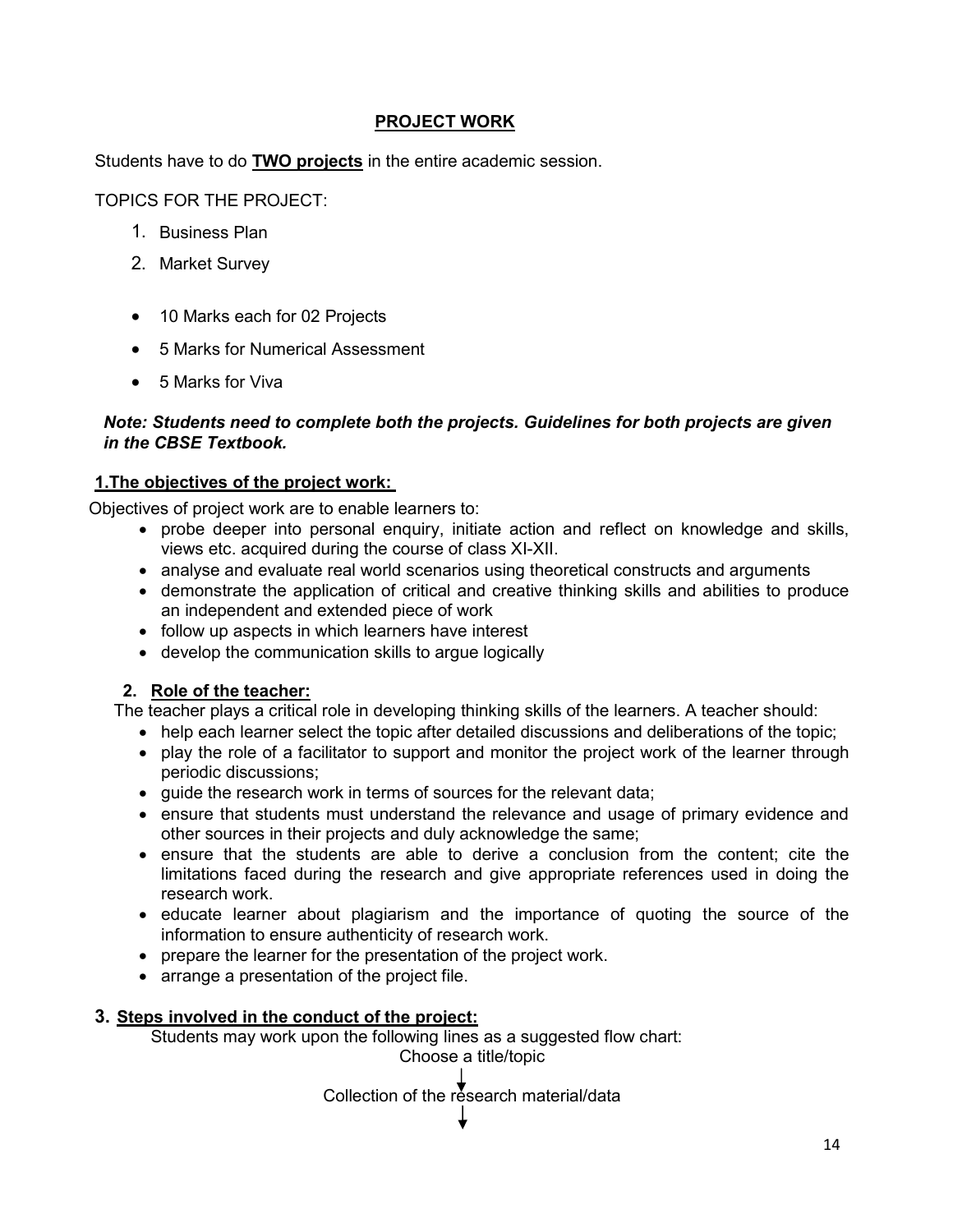Organization of material/data Present material/data Analysing the material/data for conclusion Draw the relevant conclusion Presentation of the Project Work

# 4. Expected Checklist for the Project Work:

- Introduction of topic/title
- Identifying the product/service
- Various stakeholders and effect on each of them
- Use of different tools for market assessment and it's analysis
- Implication of 4P's in the process of marketing
- Calculation of various costs involved in the business planning process
- Validity, reliability, appropriateness and relevance of data used for research work and for presentation in the project file
- Presentation and writing that is succinct and coherent in project file
- Citation of the materials referred to, in the file in footnotes, resources section, bibliography etc.

#### 5. Viva-Voce

- At the end of the academic session, each learner will present the research work in the Project File to the External examiner.
- The questions should be asked from the Research Work/ Project File of the learner.
- The Internal Examiner should ensure that the study submitted by the learner is his/her own original work.
- In case of any doubt, authenticity should be checked and verified.

Guidelines to do the project is given in the textbook

#### Prescribed Books:

- 1. Entrepreneurship Class XI- C.B.S.E, Delhi
- 2. Entrepreneurship Class XII C.B.S.E., Delhi
- 3. Udyamita (in Hindi) by Dr. MMP. Akhouri and S.P Mishra, pub. By National Institute for Entrepreneurship and Small Business Development (NIESBUD), NSIC-PATC Campus, **Okhla**

#### Magazines

- 1. Udyamita Samachar Patra (Monthly, Hindi), Pub. By Centre for Entrepreneurship Development, M.P. (CEDMAP), 60 Jail Road, Jhangerbad, Bhopal-462008.
- 2. Science Tec. Entrepreneur (A Bi Monthly Publication), Centre for Entrepreneurship Development, M.P (CEDMAP), 60 Jail Road, Jhangerbad, Bhopal -462008
- 3. Laghu Udhyog Samachar
- 4. Project Profile by DCSSI